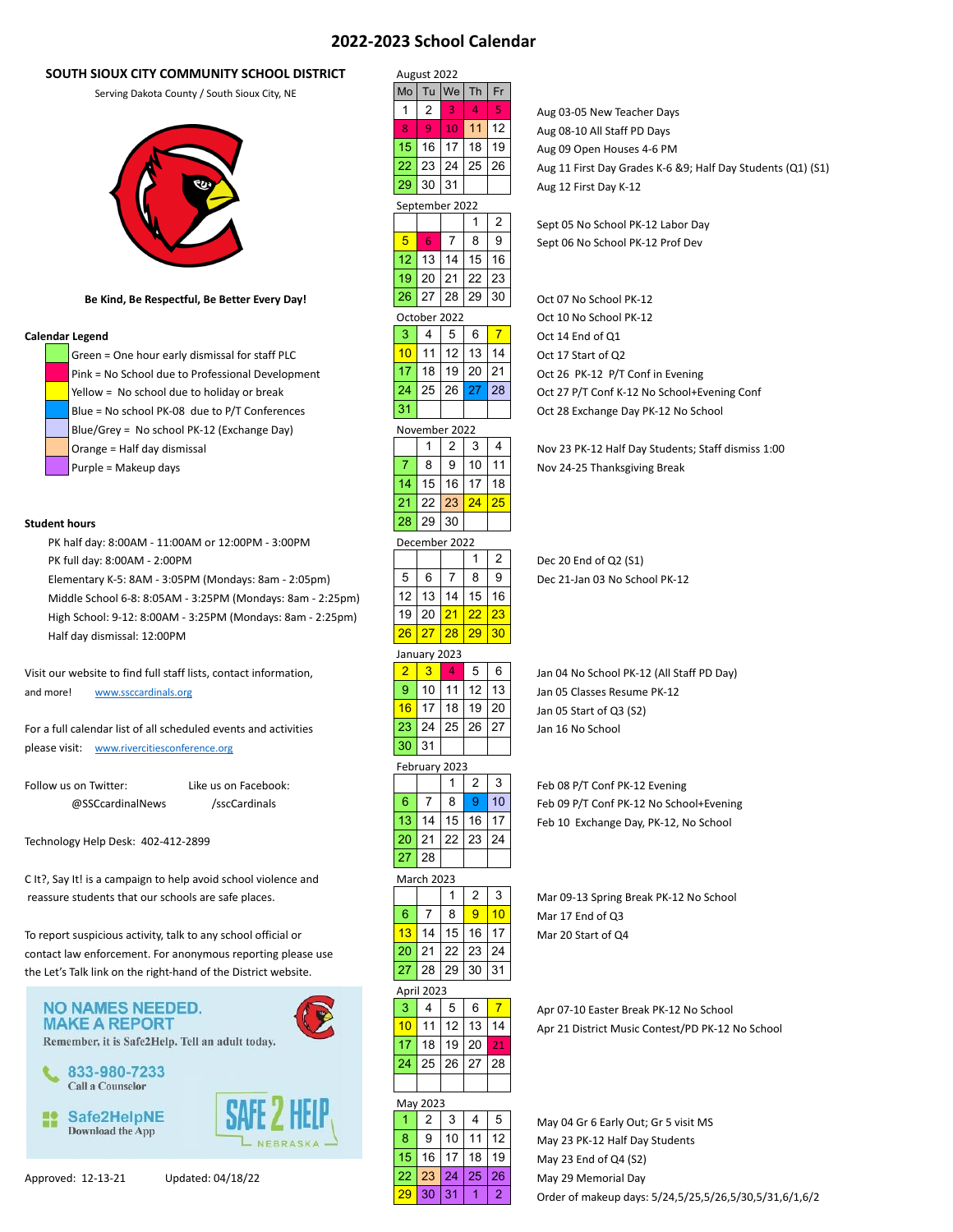## **Calendario Escolar 2022-2023**

### **DISTRITO ESCOLAR DE LA COMUNIDAD DE SOUTH SIOUX CITY**

Sirviendo al Condado de Dakota / South Sioux City, NE



### Se Amable, Se Respetuoso, Se Mejor Cada Día!

Verde = Salida una hora temprano por PLC del Personal  $\frac{10}{10}$  11 | 12 | 13 | 14 | 14 de Oct Fin del 1er Trimestre Rosa = No hay Clases debido a Desarrollo Profesional  $\frac{17}{18}$  18 | 19 | 20 | 21 | 17 de Oct Empieza el 2o Trimestre Amarillo=No hay clases debido a días festivos/descansos 24 25 26 27 28 26 26 0ct Conferencias Padres/Maestros K-8 por la Tarde Azul = No hay Clases PK-08 debido a Conferencias P/M  $\begin{vmatrix} 31 & 1 \\ 1 & 1 \end{vmatrix}$  27 de Oct Conferencias Padres/Maestros K-8 No hay Clases+por la Tarde Gris = No hay clases PK\_12 (Dia de Intercambio) Moviembre 2022 28 de Oct Dia de Intercambio PK-12 No hay Clases Anaranjado = Salida a Medio Día

### **Horario Estudiantil**

PK de medio día: 8:00AM - 11:00AM o 12:00PM - 3:00PM PK día entero: 8:00AM - 2:00PM 1 2 2 21 de Dic - 3de Ene No hay Clases PK-12

Secundaria 6-8: 8:05AM - 3:25PM (Lunes: 8am-2:25pm) Preparatoria: 9-12: 8:00AM - 3:25PM (Lunes: 8am-2:25pm)

Salida de Medio Día: 12:00PM

y mas! [www.ssccardinals.org](http://www.ssccardinals.org/) 9 10 11 12 13 5 de Ene Regreso a Clases PK-12

Para ver la lista del calendario completo de todos los eventos y actividades  $23 | 24 | 25 | 26 | 27 |$  16 de Ene No hay Clases por favor visite: [www.rivercitiesconference.org](http://www.rivercitiesconference.org/)

| Siganos en Twitter: | Like us on Facebook: |  |
|---------------------|----------------------|--|
| @SSCcardinalNews    | /sscCardinals        |  |

Escritorio de Ayuda de Tecnologia: 402-412-2899

Lo ves?, Dilo! es una campaña que empezamos para ayudar a evitar la violencia escolar y asegurar a los estudiantes que nuestras escuelas son lugares seguros.

Para reportar actividad sospechosa, habla con cualquier oficial escolar o  $13$  14 | 15 | 16 | 17 | 17 de Mar Fin del 3er Trimestre contacta a la policia. Para reportar anonimamente por favor usa 20 21 22 21 23 24 23 24 20 de Mar Empieza el 40 Trimestre el enlace Let's Talk en la parte derecha de la página de internet del Distrito.

**NO SE NECESITAN NOMBRES. HAGA UNA DENUNCIA** Recuerde, es Safe2Help. Dile a un adulto hoy. 833-980-7233 Llame a un Consejero Safe2HelpNE m Descarga la Aplicación

|                         | Agosto 2022             |                 |                         |     |
|-------------------------|-------------------------|-----------------|-------------------------|-----|
| Lun                     | Mar                     | Mie             | Jue                     | Vie |
| $\overline{1}$          | 2                       | $\overline{3}$  | 4                       | 5   |
| $\overline{\mathbf{8}}$ | 9                       | 10              | 11                      | 12  |
| 15                      | 16                      | 17              | 18                      | 19  |
| 22                      | 23                      | 24              | 25                      | 26  |
| 29                      | 30                      |                 |                         |     |
|                         | Septiembre 2022         |                 |                         |     |
|                         |                         |                 | 1                       | 2   |
| $\overline{5}$          | 6                       | $\overline{7}$  | 8                       | 9   |
| $\overline{12}$         | 13                      | 14              | 15                      | 16  |
| $\overline{19}$         | 20                      | 21              | 22                      | 23  |
| 26                      | 27                      | 28              | 29                      | 30  |
|                         | Octubre                 | 2022            |                         |     |
| 3                       | 4                       | 5               | 6                       | 7   |
| 10                      | 11                      | 12              | 13                      | 14  |
| $\overline{17}$         | 18                      | 19              | 20                      | 21  |
| $\overline{24}$         | 25                      | 26              | 27                      | 28  |
| 31                      |                         |                 |                         |     |
|                         | Noviembre 2022          |                 |                         |     |
|                         | 1                       | 2               | 3                       | 4   |
| $\overline{7}$          | 8                       | 9               | 10                      | 11  |
| 14                      | 15                      | 16              | 17                      | 18  |
| 21                      | 22                      | 23              | $\overline{24}$         | 25  |
| 28                      | 29                      | 20              |                         |     |
|                         | Diciembre 2022          |                 |                         |     |
|                         |                         |                 | 1                       | 2   |
| 5                       | 6                       | 7               | 8                       | 9   |
| 12                      | 13                      | 14              | 15                      | 16  |
| 19                      | 20                      | $\overline{21}$ | $\overline{22}$         | 23  |
| 26                      | $\overline{27}$         | 28              | 29                      | 30  |
|                         | <b>Enero 2023</b>       |                 |                         |     |
| $\overline{2}$          | $\overline{\mathbf{3}}$ | $\overline{4}$  | 5                       | 6   |
| 9                       | 10                      | 11              | 12                      | 13  |
| 16                      | 17                      | 18              | 19                      | 20  |
| 23                      | 24                      | 25              | 26                      | 27  |
| 30                      | 31                      |                 |                         |     |
|                         | Febrero 2023            |                 |                         |     |
|                         |                         | 1               | $\overline{\mathbf{c}}$ | 3   |
| -6                      | 7                       | 8               | 9                       | 10  |
| 13                      | 14                      | 15              | 16                      | 17  |
| 20                      | 21                      | 22              | 23                      | 24  |
| 27                      | 28                      |                 |                         |     |
|                         | Marzo 2023              |                 |                         |     |
|                         |                         | 1               | 2                       | 3   |
| 6                       | $\overline{7}$          | 8               | 9                       | 10  |
| 13                      | 14                      | 15              | 16                      | 17  |
| 20                      | 21                      | 22              | 23                      | 24  |
| 27                      | 28                      | 29              | 30                      | 31  |
| Abril                   | 2023                    |                 |                         |     |
|                         |                         |                 |                         |     |

|    | Abril 2023 |    |                |    |
|----|------------|----|----------------|----|
| 3  | 4          | 5  | 6              | 7  |
| 10 | 11         | 12 | 13             | 14 |
| 17 | 18         | 19 | 20             | 21 |
| 24 | 25         | 26 | 27             | 28 |
|    |            |    |                |    |
|    | Mavo 2023  |    |                |    |
| 1  | 2          | 3  | $\overline{4}$ | 5  |
| 8  | 9          | 10 | 11             | 12 |
| 15 | 16         | 17 | 18             | 19 |
| 22 | 23         | 24 | 25             | 26 |
|    | n n        | ົ  |                |    |

|                  |         |    |    |                 | 3-5 de Ago Dias de Nuevos Maestros                                                             |
|------------------|---------|----|----|-----------------|------------------------------------------------------------------------------------------------|
|                  |         |    |    | 12 <sup>1</sup> | 8-10 de Ago Dia de Desarrollo Profesional del Personal                                         |
| 15 <sub>15</sub> |         |    |    | 19              | 9 de Ago Escuela Abierta 4-6 PM                                                                |
|                  | 22   23 | 24 | 25 | 26              | 11 de Ago Primer Dia para Grados K-6 & 9; Estudiantes de Medio Dia (1er Trimestre, 1er Semestr |
| 29.              | 30      |    |    |                 | 12 de Ago Primer Dia para K-12                                                                 |

1 2 5 de Sept No hay Clases para PK-12 Dia del Trabajo 6 de Sept No hay Clases PK-12 Desarrollo Profesional

15 de Sept Conferencias de Padres/Taestros 9-12 por la Tarde

7 de Oct Oct No hay clases PK-12 **Llave del Calendario 3 4 5 6 7 10 de Oct No hay clases PK-12** 

Morado = Días Extra por Cancelaciones  $7 \mid 8 \mid 9 \mid 10 \mid 11 \mid 23$  de Nov PK-12 Estudiantes de Medio Dia; el Personal sale a la 1:00 24-25 Nov Descanso de Acción de Gracias

Primaria K-5: 8:00AM - 3:05PM (Lunes:8am-2:05pm) 5 6 7 8 9 21 de Dic - Fin del 2o Trimestre (1er Semestre)

Visite nuestra página para ver la lista del peronal, información de contacto,  $2345/6$   $-4$  de Ene No hay Clases PK-12 (Desarrollo Profesional todo el dia) 5 de Enero Comienza el 2do Trimestre (2o Semestre)

> 8 de Feb Conferencias Padres/Maestros PK-12 por la Tarde 9 de Feb Conferencias Padres/Maestros PK-8 No hay Clases+por la Tarde 10 de Feb Dia de Intercambio, PK-12, No hay Clases

9-13 de Mar Descanso de Primavera PK-12 No hay Clases

7-10 de Abr Descanso de Pascua PK-12 No hay Clases 21 de Abr Competencia de Musica del Distrito/ Desarrollo Profesional PK-12 No hay Clases

4 de May Salida Temprano de 60; Visitacion de 50 a la Secundaria 23 de May PK-12 Estudiantes Medio Dia 23 de May Fin del 4o Trimestre (2o Semestre) Aprobado: 12-13-21 Actualizado: 04-18-22 **22 23 24 25 26** 29 de May Dia Conmemorativo

 $\begin{array}{|c|c|c|c|c|}\hline 30 & 31 & 1 & 2 & \\\hline \end{array}$  Orden de los Dias Extras por Cancelación de clases: 5/24, 5/25, 5/26, 5/30, 5/31,6/1, 6/2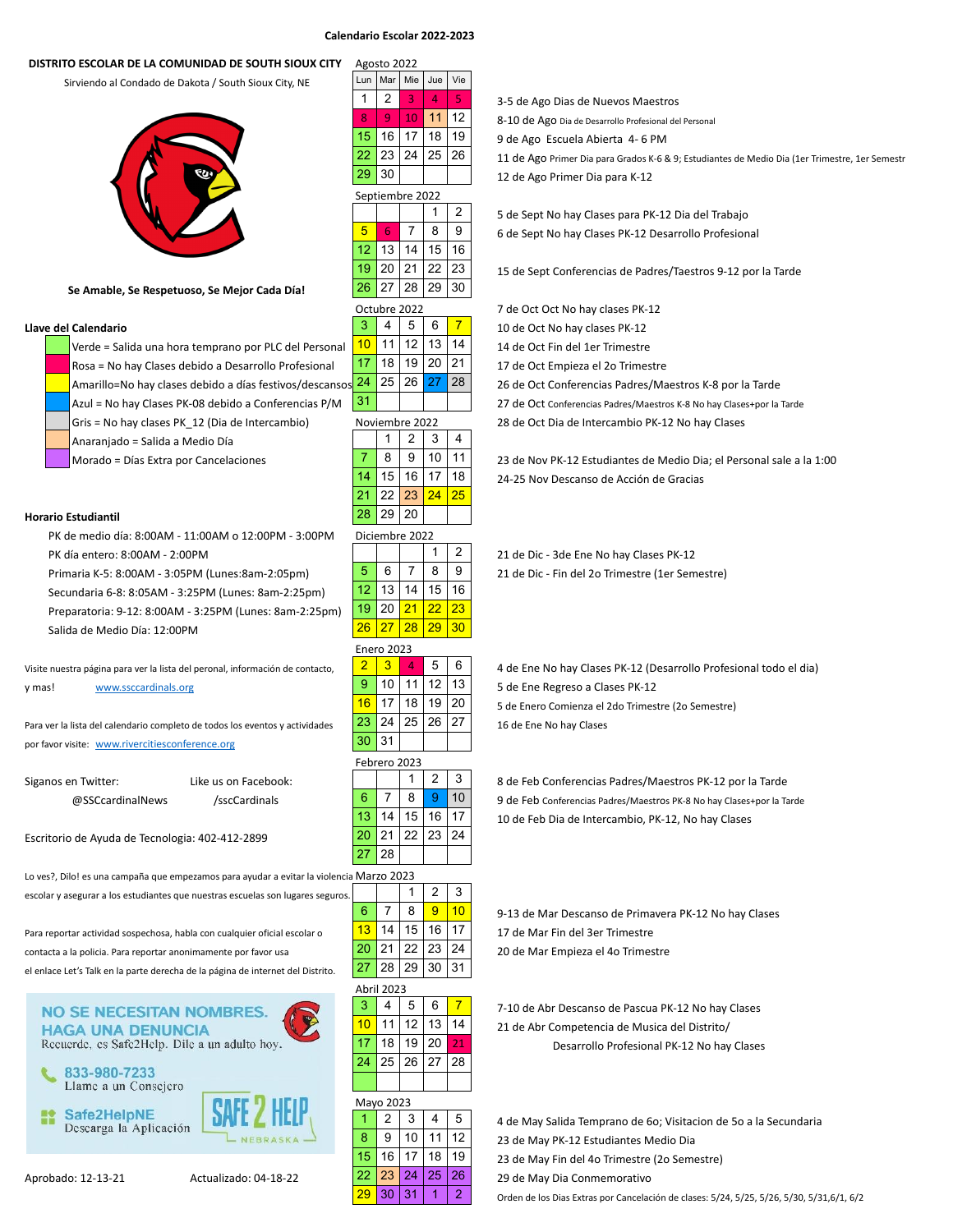# **2022-2023 Preschool Calendar**

# **SOUTH SIOUX CITY COMMUNITY SCHOOL DISTRICT August 2022**



|   |            |                       |  | Preschool Calendar          |  |
|---|------------|-----------------------|--|-----------------------------|--|
|   | ugust 2022 |                       |  |                             |  |
|   |            | ∧o   Tu  We   Th   Fr |  |                             |  |
| 1 |            |                       |  | Aug 08-10 All Staff PD Days |  |

 $\frac{9}{10}$  10 | 11 | 12 | Aug 09 Open Houses 4-6 PM

15 | 16 | 17 | 18 | 19 |  $\qquad \qquad$  Aug 11 and 12 No Preschool Homevisits

 $22 \mid 23 \mid 24 \mid 25 \mid 26 \mid$  Aug 15 Full Day Preschool Begins/ AM and PM Home Visits

 $29 | 30 | 31 |$   $\vert$   $\vert$  Aug 16 AM and PM Preschool Begins

1 | 2 | Sept 05 No School PK-12 Labor Day  $\begin{array}{|c|c|c|c|c|}\n\hline\n 5 & 6 & 7 & 8 & 9 & \text{Sept 06 No School PK-12 Prof Dev}\n\hline\n\end{array}$ 

|    | October 2022  |    |    |    | Oct 07 No School PK-12                         |
|----|---------------|----|----|----|------------------------------------------------|
| 3  |               | 5  | 6  |    | Oct 10 No School PK-12                         |
| 10 |               | 12 | 13 | 14 | Oct 25-27 No AM and PM Preschool Homevisits    |
| 17 | 18            | 19 |    | 21 | Oct 26 and 27 No Full Day Preschool Homevisit: |
| 24 | 25            | 26 |    | 28 | Oct 28 Exchange Day PK-12 No School            |
| 31 |               |    |    |    | Oct 31 No School Prof Dev                      |
|    | November 2022 |    |    |    |                                                |

 $7 \mid 8 \mid 9 \mid 10 \mid 11 \mid$  Nov 24-25 Thanksgiving Break



16 17 | 18 | 19 | 20 | Jan 16 No School

13 | 14 | 15 | 16 | 17 | Feb 10 Exchange Day, PK-12, No School

 $3 \mid 4 \mid 5 \mid 6 \mid 7 \mid$  Apr 07-10 Easter Break PK-12 No School  $\frac{10}{11}$  11 | 12 | 13 | 14 | Apr 21 District Music Contest/PD PK-12 No School



 $1 \mid 2 \mid 3 \mid 4 \mid 5 \mid$  May 8 No Preschool Prof Dev **8** 9 10 11 12 May 22 No Preschool Prof Dev 15 | 16 | 17 | 18 | 19 | May 23 No Preschool Prof Dev Approved: 12-13-21 Updated: 12-30-21 22 23 24 25 26 May 29 Memorial Day  $\frac{29}{30}$  30  $\frac{31}{1}$  1  $\frac{2}{3}$  Order of makeup days: 5/24,5/25,5/26,5/30,5/31,6/1,6/2

豁

Safe2HelpNE

Download the App

May 2023